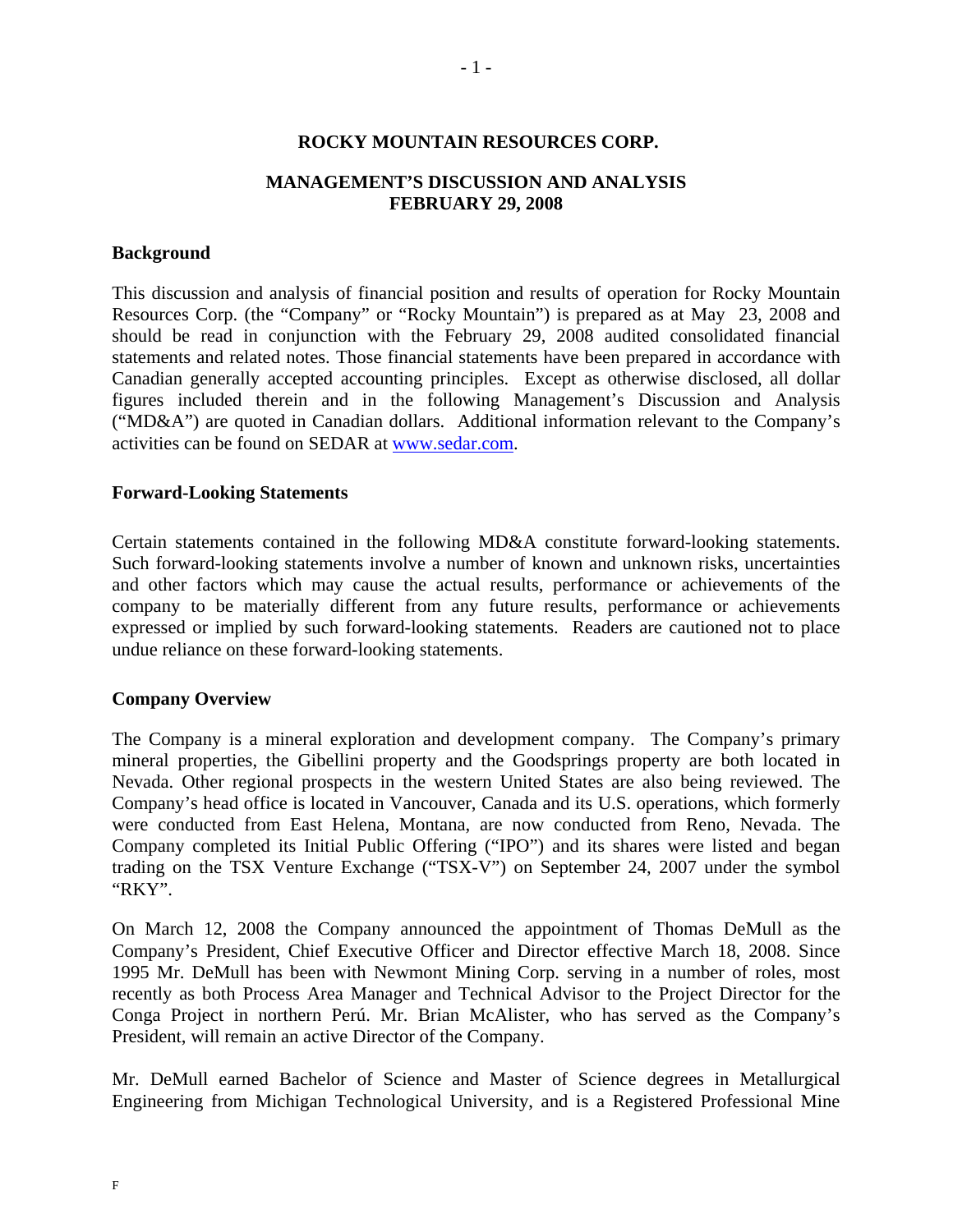Engineer in both Arizona and Nevada. He has more than 30 years experience in the mining industry, holding positions in five different countries on four continents, which involved a range of responsibilities in management of mining operations and new projects development.

Mr. DeMull managed the successful start-ups of three new metallurgical plants at the Sleeper, Denton-Rawhide, and Batu Hijau mines. During his career, Mr. DeMull has worked for both large and small mining companies, in operations, as well as on numerous development stage projects involving pre-feasibility and feasibility studies for mineral deposits located in the United States (Nevada and California), Indonesia, Australia and Perú.

Mr. DeMull has established an office in Reno, Nevada.

# **Gibellini Project, Eureka County, Nevada**

- Metallurgical testing was initiated on the Vanadium Hill Property at Gibellini by Dawson Labs, in Salt Lake City, Utah. The work is focusing on testing the oxide, mixed, and reduced vanadium mineralization types for heap leach design.
- A scoping study by AMEC of Sparks, Nevada was initiated on the Vanadium Hill Property.
- Results were announced on the Rich Hill drilling which intercepted a vanadium and zinc discovery 1500 feet south of the Vanadium Hill resource. Results of the drilling were announced in a press release dated, February 25, 2008.
- A four hole diamond drill program was completed by December 23, 2007 and the core was shipped to Dawson Labs in Salt Lake City, Utah to conduct column leach and other metallurgical tests on the three types of vanadium mineralization within the Gibellini deposit. Results will be used to determine metallurgical designs and costs for scoping studies.

# **Lake Owen Project, Albany County, Wyoming**

• The Company cut and assayed the core from old core holes and discovered anomalous platinum. The values of platinum were not economically significant and the property was returned to the owner.

# **Good Springs Project, Clark County, Nevada**

• The Goodsprings Project is an early stage exploration project located along strike of the Yellow Pine Mine, one of the largest and highest grade zinc mines in Nevada. The Company has identified an exploration target hosted in limestone and dolomite rocks north of the Yellow Pine mine. The Company owns 160 unpatented mining claims of which 157 were staked by the Company and which the Company owns 100% with no royalty burdens. Three of the claims are subject to a 3% net smelter royalty. The Company is currently in the process of formulating exploration plans for this property.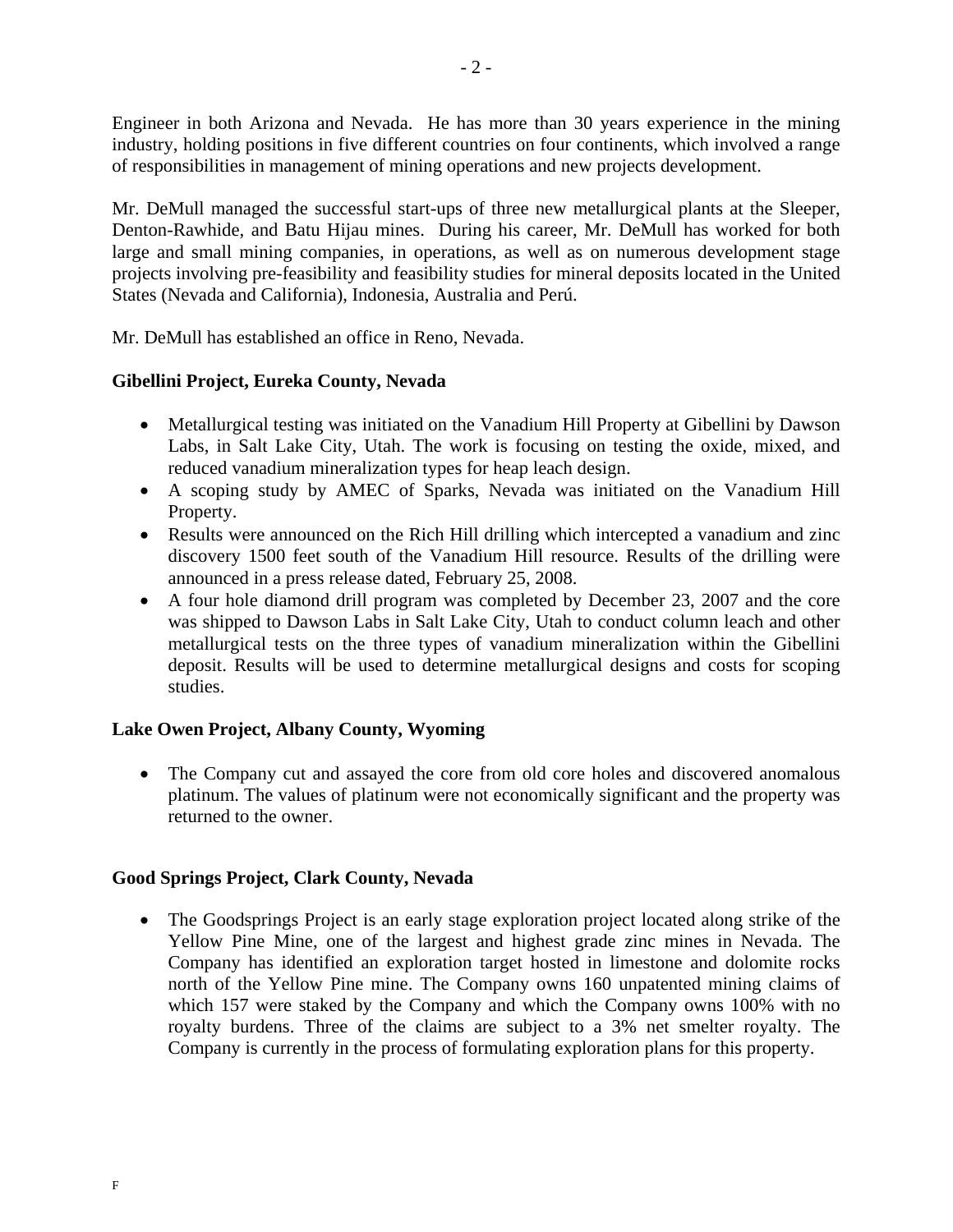### **Other Regional**

• The Company is in the process of reviewing and acquiring other property prospects in the western United States.

The above information has been reviewed and approved by Alan Branham, (M. Sc. and CPG), a "qualified person" as that term is defined in National Instrument 43-101.

# **Financial Review**

Rocky Mountain is a mineral exploration company without operating revenues. It is the Company's accounting policy to expense exploration and development expenditures incurred prior to the determination of the feasibility of mining operations. Mineral property acquisition costs, which include option payments, are capitalized to the property.

**Fiscal Year Ended** 

### **Financial Data for Past Two Years**

(since incorporation on March 2, 2006)

(\$, except per share data)

|                                  | FISCAL TEAT EIIUEU   |                      |  |  |
|----------------------------------|----------------------|----------------------|--|--|
|                                  | February 29,<br>2008 | February 28,<br>2007 |  |  |
|                                  | \$                   | \$                   |  |  |
| <b>Balance Sheet:</b>            |                      |                      |  |  |
| Total assets                     | 2,705,532            | 1,531,762            |  |  |
| Total long-term liabilities      | Nil                  | Nil                  |  |  |
| <b>Operations:</b>               |                      |                      |  |  |
| <b>Exploration expenditures</b>  | 852,161              | 361,012              |  |  |
| Administrative costs             |                      |                      |  |  |
| General                          | 250,690              | 127,948              |  |  |
| Stock-based compensation         | 267,696              | Nil.                 |  |  |
| Interest income                  | (56, 104)            | (16,900)             |  |  |
| Other items                      | 115,621              | 2,963                |  |  |
| Net loss for the year            | 1,430,064            | 475,023              |  |  |
| Basic and diluted loss per share | 0.11                 | 0.05                 |  |  |
| Dividends per share              |                      |                      |  |  |

As the Company was incorporated on March 2, 2006, only two years of data is shown. The increase in total assets reflects the receipt of cash from the Company's IPO in September 2007. The 2007 fiscal year was one of reduced activity as the Company as this was the first year of operation and cash resources were limited. Stock options were granted in fiscal 2008 which led to the non-cash expense of \$267,696. This is an estimate of the fair value of the stock options granted using the Black-Scholes option pricing model. No options were granted in the prior year. All categories of expenses can be expected to increase in coming years as the level of activity increases.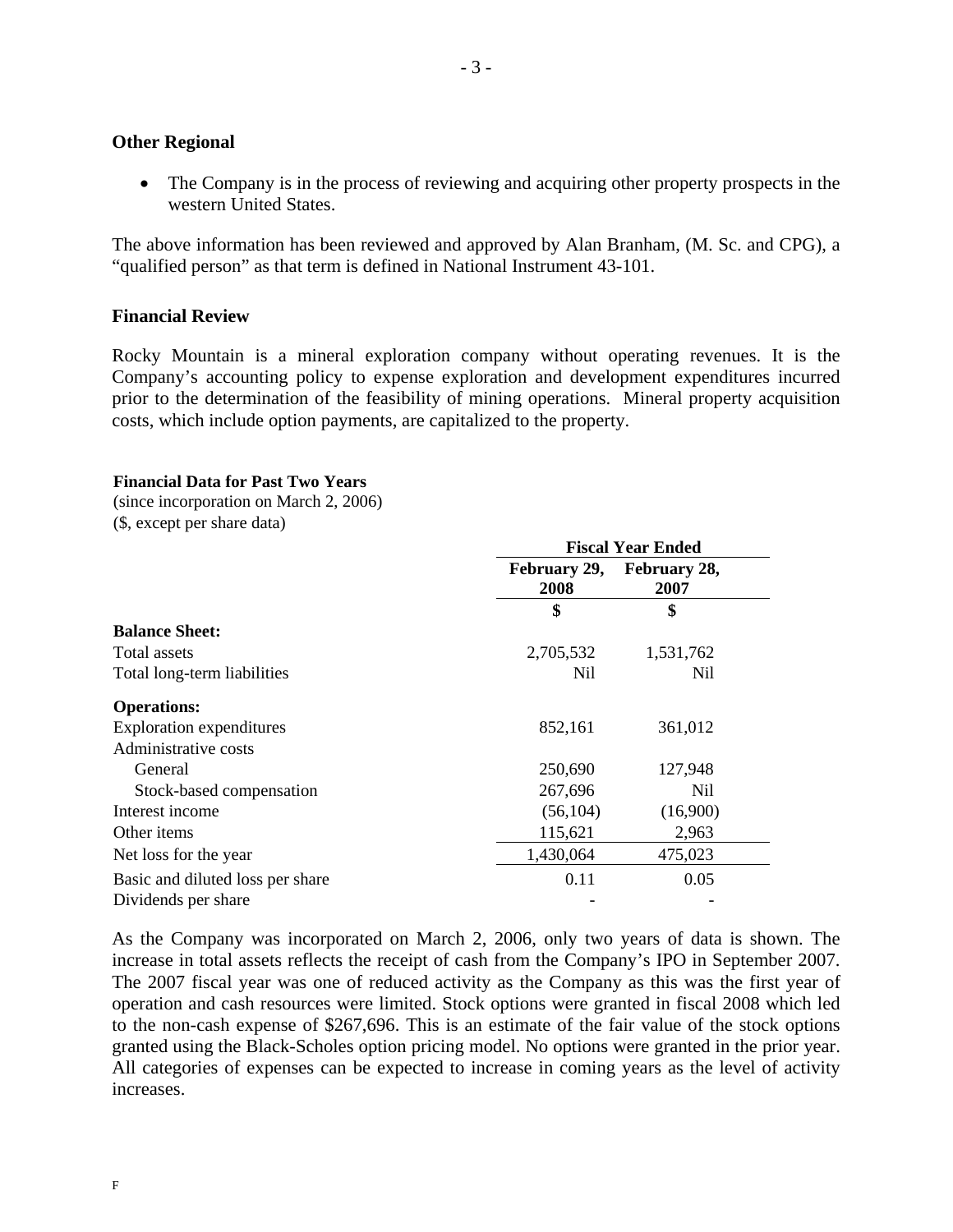# **Results of Operations including Fourth Quarter Results**

The following table sets forth selected data for the periods indicated:

|                                      | <b>Three Months Ended</b><br>February 29/28 |           | <b>Year Ended</b><br>February 29, | From date of<br>incorporation<br>March 2, 2006<br>to<br>February 28, |
|--------------------------------------|---------------------------------------------|-----------|-----------------------------------|----------------------------------------------------------------------|
|                                      | 2008                                        | 2007      | 2008                              | 2007                                                                 |
| <b>Exploration expenditures</b>      | \$85,787                                    | \$64,419  | \$852,161                         | \$361,012                                                            |
| General expenses:                    |                                             |           |                                   |                                                                      |
| Office facilities and administrative |                                             |           |                                   |                                                                      |
| services                             | 12,302                                      | 1,800     | 36,205                            | 6,600                                                                |
| Professional fees                    | 34,467                                      | 14,024    | 59,295                            | 47,956                                                               |
| Salaries and benefits                | 11,262                                      | 3,702     | 44,985                            | 3,702                                                                |
| Stock-based compensation             | 267,696                                     |           | 267,696                           |                                                                      |
| Transfer agent, listing and filing   |                                             |           |                                   |                                                                      |
| fees                                 | 2,806                                       |           | 13,686                            |                                                                      |
| Other                                | 1,757                                       | 7,524     | 15,963                            | 11,579                                                               |
|                                      | 330,290                                     | 27,050    | 437,830                           | 69,837                                                               |
| Interest income                      | (19,081)                                    | (5,584)   | (56, 104)                         | (16,900)                                                             |
| Foreign exchange                     | 8,756                                       | 2,796     | 19,674                            | 2,963                                                                |
| Mineral property abandoned           | 95,946                                      |           | 95,946                            |                                                                      |
| Property review costs                | 1,850                                       | 22,702    | 80,556                            | 58,111                                                               |
| Loss for the period                  | \$503,548                                   | \$111,383 | \$1,430,063                       | \$475,023                                                            |
| Loss per share                       | \$0.03                                      | \$0.01    | \$0.11                            | \$0.05                                                               |

The Company incurred a loss of \$503,548 and \$1,430,063 for the three months and year ended February 29, 2008 respectively; compared to a loss of \$111,383 and \$475,023 for the comparable periods of the prior year.

Costs for property exploration work are the largest component of the loss for the year. Exploration expenditures in the amount of \$85,787 and \$852,161 were incurred for the three months and year ended February 29, 2008; compared to \$64,419 and \$361,012 for the comparative periods.

The Company incurred \$1,850 and \$80,556 in costs associated with reviewing prospective mineral properties for the three months and year ended February 29, 2008, an overall increase from \$22,702 and \$58,111 for the comparative period of the Company's first year of operation.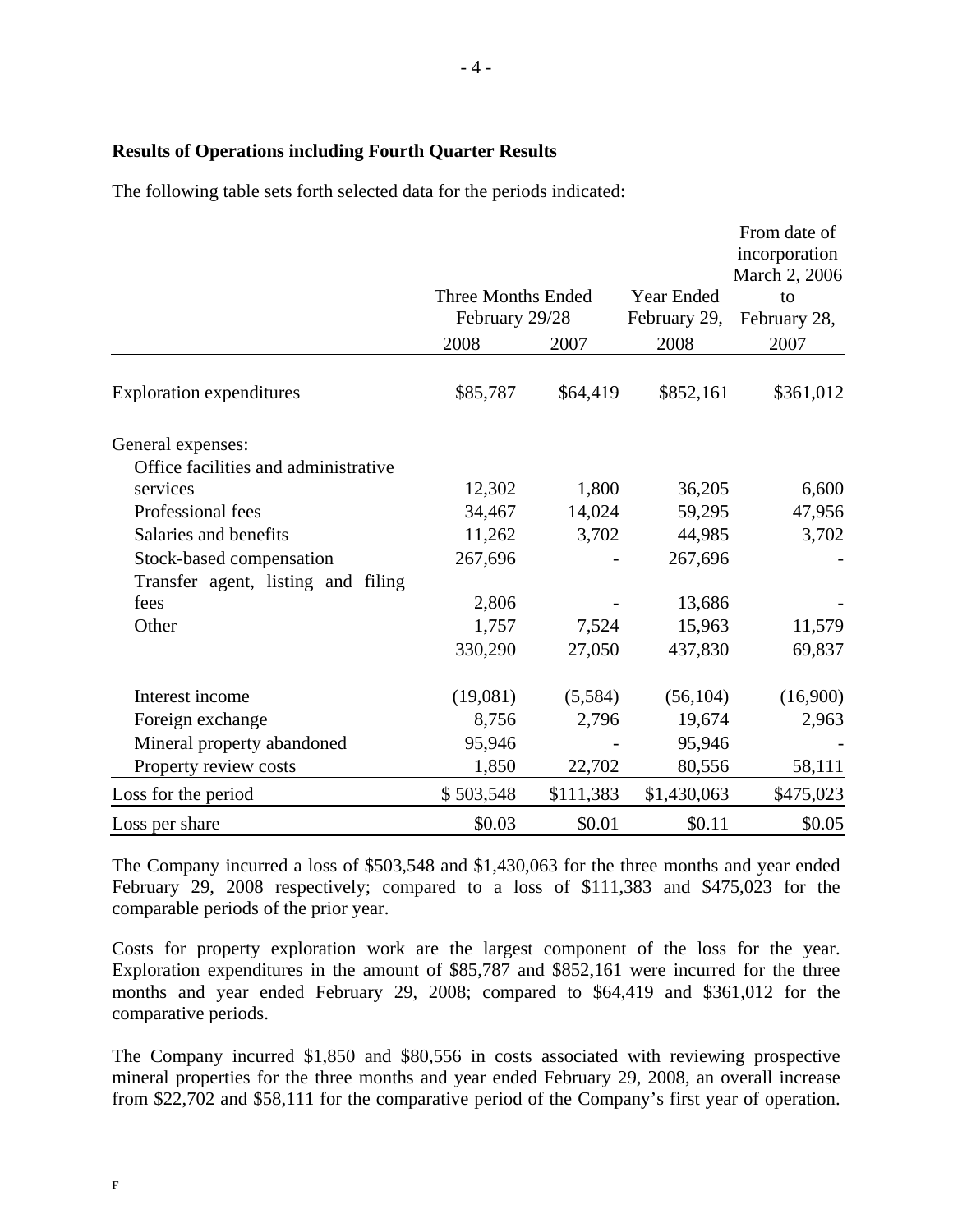The Company will continue to review property prospects and will continue to allocate a portion of its resources to such activities in the future. In February 2008, due to disappointing exploration results, management decided to drop its option for the acquisition of the Lake Owen property resulting in the \$95,946 charge for property abandonment costs.

Effective April 2, 2006, the Company engaged the services of a related company to provide office facilities and administrative services for \$600 per month. The rate was increased effective March 1, 2007 to \$1,000 per month. Starting October 1, 2007, after the Company completed its IPO and commenced trading on the TSX, this rate was further increased to \$4,000 per month. Effective May 1, 2007, the Company engaged the services of a second related company to provide office facilities and administrative services at a flat rate of US\$1,850 per month in the Montana office. This arrangement was terminated on August 31, 2007 and the Company now reimburses this second company for services on an as required basis.

As a consequence of obtaining a listing on the TSX-V in September 2007, the Company now must pay transfer agent, listing and filing fees (\$2,806 and \$13,686 during the three months and the year ended February 29, 2008 compared with \$nil and \$nil for the preceding year).

Effective February 1, 2007 the Company commenced paying a salary of US\$3,000 per month plus benefits to Mr. Alan Branham for his services as Vice-President of Exploration. This arrangement was terminated in April 2008 after Mr. DeMull was hired as President of the Company.

The Company's only source of income is interest earned from funds on deposit.

**Fourth Quarter Results:** There was a significant increase in activity for the three months ended February 29, 2008 ("Q4-2008") compared with the prior year ("Q4-2007"). The Company recorded a loss of \$503,548 for Q4-2008 compared with a loss of \$111,383 for Q4-2007. The main reason was due to stock-based compensation costs (\$267,696) associated with the granting of stock options in the current year but in addition, the Company recorded a charge of \$95,946 due to the decision to drop the option on the Lake Owen mineral property. Most other expenses are higher due to increased corporate activity and the fact that the Company is now public.

# **Financial Condition, Liquidity and Capital Resources**

The Company had \$2,185,362 of working capital (including cash of \$2,215,100) as at February 29, 2008 compared to working capital of \$1,235,879 as at February 28, 2007.

During September 2007 the Company completed its IPO of 2,500,000 shares for net proceeds of \$2,236,364.

Administrative costs for the year ending February 29, 2008 were \$250,690 (excluding stockbased compensation of \$267,696, a non-cash expense) but the largest use of funds was related to mineral property activity. The Company spent \$302,729 on property acquisition costs (advance royalty payments, option payments and staking costs), \$80,556 for review of property prospects and \$852,161 on mineral property exploration expenditures.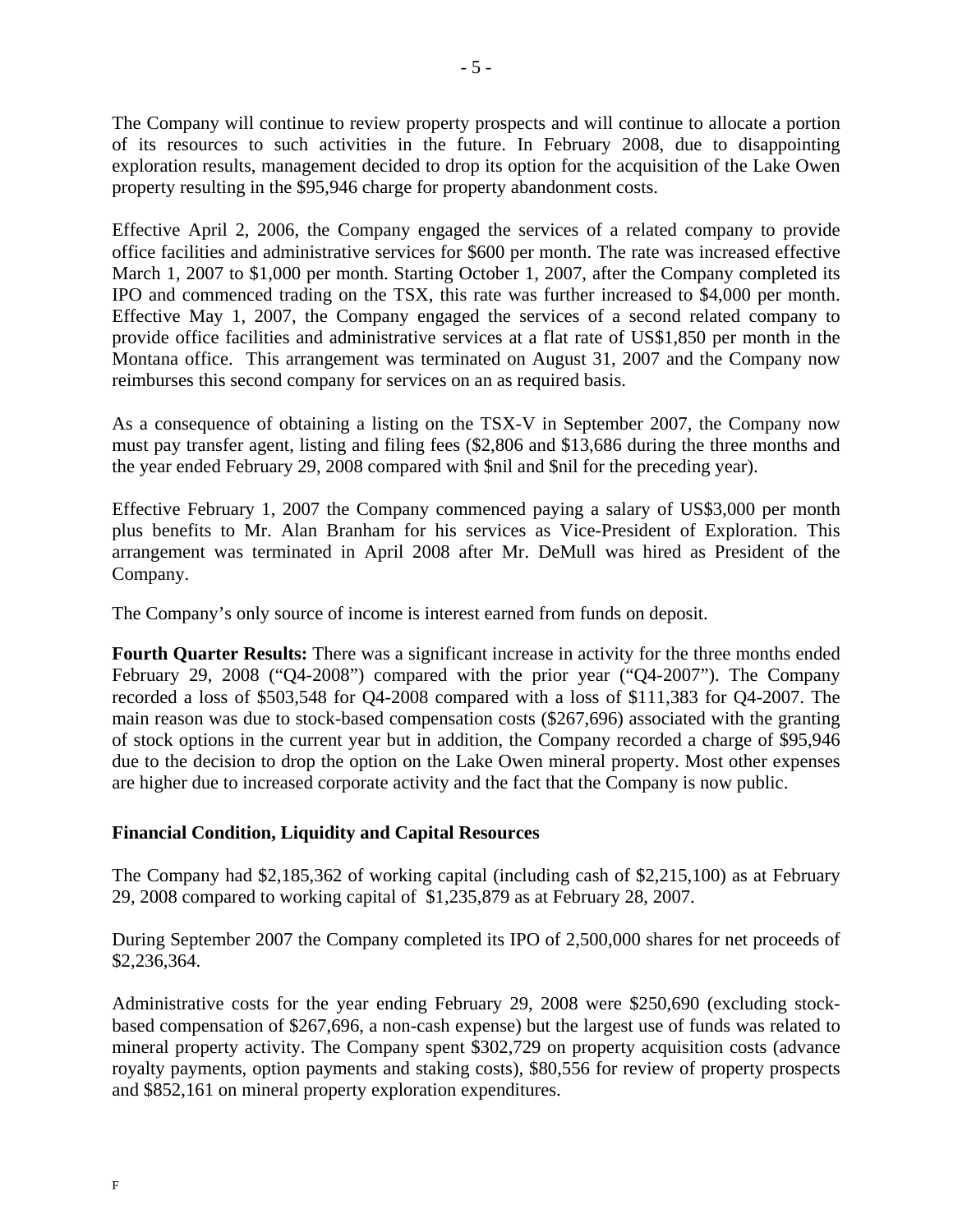Management is currently finalizing a proposed exploration and acquisition budget for the 2009 fiscal year. The Company has sufficient funds to cover administrative and property option payments for the coming year but may require additional funding to cover proposed acquisitions and exploration work. If required, additional funding would probably take the form of an equity financing, either public or private. Although the Company has been successful with its equity financings in the past, there is no assurance they will be successful in the future.

|                           | Mineral<br>Exploration | General<br><b>Expenses</b> | Stock-based<br>Compensation | Interest<br>Income | Net Loss | Basic &<br>Diluted<br>Loss<br>Per Share |
|---------------------------|------------------------|----------------------------|-----------------------------|--------------------|----------|-----------------------------------------|
|                           | (\$)                   | (\$)                       | (\$)                        | (\$)               | (\$)     | $(\$)$                                  |
| $Q4 - February\ 29, 2008$ | 85,787                 | 62.594                     | 267,696                     | (19,081)           | 503,548  | 0.03                                    |
| $Q3 - November 30, 2007$  | 286,171                | 32,056                     |                             | (20,300)           | 317,118  | 0.02                                    |
| $Q2 -$ August 31, 2007    | 356,713                | 36,597                     | -                           | (6,262)            | 435,840  | 0.04                                    |
| $Q1 - May 31, 2007$       | 123,490                | 38,887                     |                             | (10, 461)          | 173,557  | 0.01                                    |
| $Q4$ – February 28, 2007  | 64.419                 | 49,752                     | $\overline{\phantom{a}}$    | (5,584)            | 111,383  | 0.01                                    |
| 03 – November 30, 2006    | 119,822                | 25,703                     | $\overline{\phantom{m}}$    | (2,773)            | 139,382  | 0.01                                    |
| $Q2 -$ August 31, 2006    | 167,267                | 23,831                     |                             | (5,664)            | 189,514  | 0.02                                    |
| $Q1 - May 31, 2006$       | 9.504                  | 28,662                     |                             | (2,879)            | 34.744   | 0.01                                    |

## **Summary of Quarterly Results:**

#### **Explanatory Notes:**

- 1. The Company is a start-up mineral exploration company, incorporated on March 2, 2006 and earns interest income but has no operating revenue. Interest income is mainly a function of funds on deposit. The Company completed an initial private placement for approximately \$820,000 during May and June of 2006, an additional private placement for approximately \$1,120,000 during January 2007 and its IPO for approximately \$2,236,000 (net) during September 2007.
- 2. General expenses have been trending upward since incorporation reflecting increased levels of activity. Expenses during Q4 – February 28, 2007 and 2008 were high due to year-end accruals for audit and other expenses. Costs for Q4 – February 29, 2008 were elevated primarily due to higher professional fees, including an accrual for the year end-audit and legal costs associated with documents for proposed property lease acquisitions.
- 3. Mineral exploration expenses tend to have a seasonal trend as exploration activity is easier during the late spring, summer and early fall. Although there is year round access to the Gibellini property, the Lake Owen property was at elevation and was inaccessible from mid-fall to late spring.
- 4. Stock-based compensation costs are a non-cash expense and represent an estimate of the fair value of stock options granted. During the quarter ended Q4 - February 29, 2008, the Company granted 690,000 options, of which 650,000 were subject to vesting provisions, to certain consultants.

### **Transactions with Related Parties**

Effective April 1, 2006, the Company entered into an agreement with Ionic Management Corp. ("Ionic"), formerly Quest Management Corp., a company related by virtue of one director and two officers in common, to pay a monthly fee of \$600 for accounting and various administrative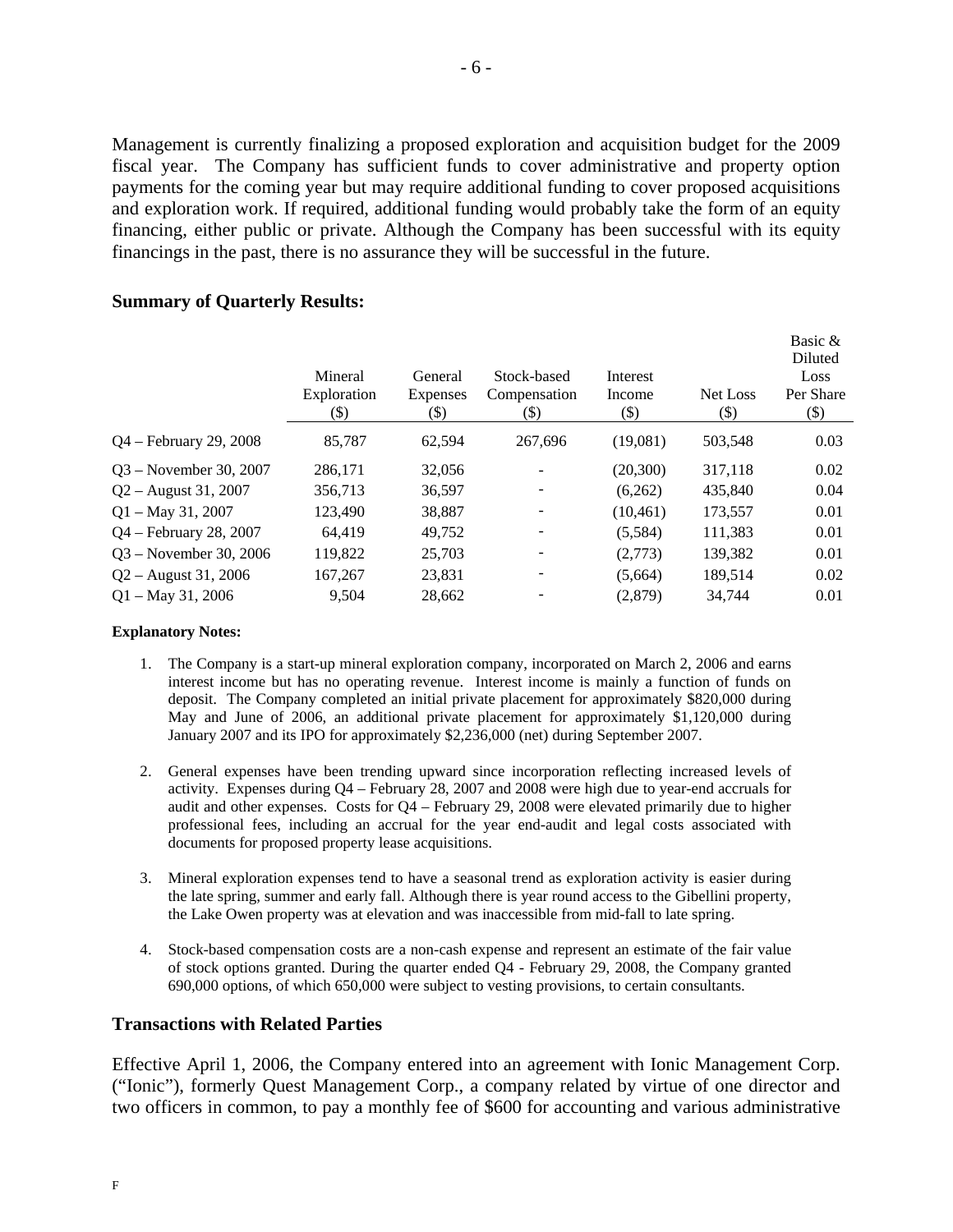office services provided in Canada. This rate was increased to \$1,000 per month on March 1, 2007 and further increased to \$4,000 per month on October 1, 2007 upon completion of the Company's IPO and listing on the TSX-V. For the year ended February 29, 2008, the Company paid a total of \$27,000. In addition, the Company reimburses Ionic for out of pocket direct costs incurred on behalf of the Company. Such costs include travel, postage, courier charges, printing and long distance telephone charges.

Effective May 1, 2007, the Company entered into an agreement with MGC Resources Inc. ("MGC"), a subsidiary of Midway Gold Corp. which is related by virtue of four directors in common, to pay a flat rate of US\$1,850 for various administrative office services provided in the United States. This arrangement was terminated effective August 31, 2007 and the Company now reimburses MGC for services as required. During the year ended February 29, 2008 the Company incurred costs of US\$8,895 to MGC.

The Company commenced paying a monthly rent of US\$200 for its Montana office to Mr. Branham, a director, effective August 1, 2007 for a total of US\$1,400 for the year. This arrangement was terminated April 30, 2008 when the Company opened an office in Reno, Nevada.

These transactions are in the normal course of operations and are measured at the exchange amount, which is the amount of consideration established and agreed to by the related parties.

# **Changes in Accounting Policy Including Initial Adoption**

### **Financial instruments**

Effective March 1, 2007 the Company adopted the new standards announced by the Canadian Institute of Chartered Accountants (CICA); Sections 3855 Financial Instruments – Recognition and Measurement; Section 3865 Hedges; and Section 1530 Comprehensive Income. Under the new standards, all financial assets must be classified as held-to-maturity, loans and receivables, held-for-trading or available-for-sale and all financial liabilities must be classified as held-fortrading and other financial liabilities. Financial instruments classified as held-for-trading will be measured at fair value with changes in fair value recognized in net income. Financial assets classified as held-to-maturity or as loans and receivables and financial liabilities not classified as held-for-trading will be measured at amortized cost. Available-for-sale financial assets will be measured at fair value with changes in fair value recognized in other comprehensive income. All derivative financial instruments will be reported on the balance sheet at fair value with changes in fair value recognized in net income unless the derivative is part of a hedging relationship that qualifies as a fair value hedge, cash flow hedge or hedge of a net investment in a self-sustaining foreign operation. As a result, the Company has no comprehensive income or hedges that affect the current financial statements and therefore, the Company has not included a statement of other comprehensive income.

The adoption of these sections had no impact on the Company's financial statements.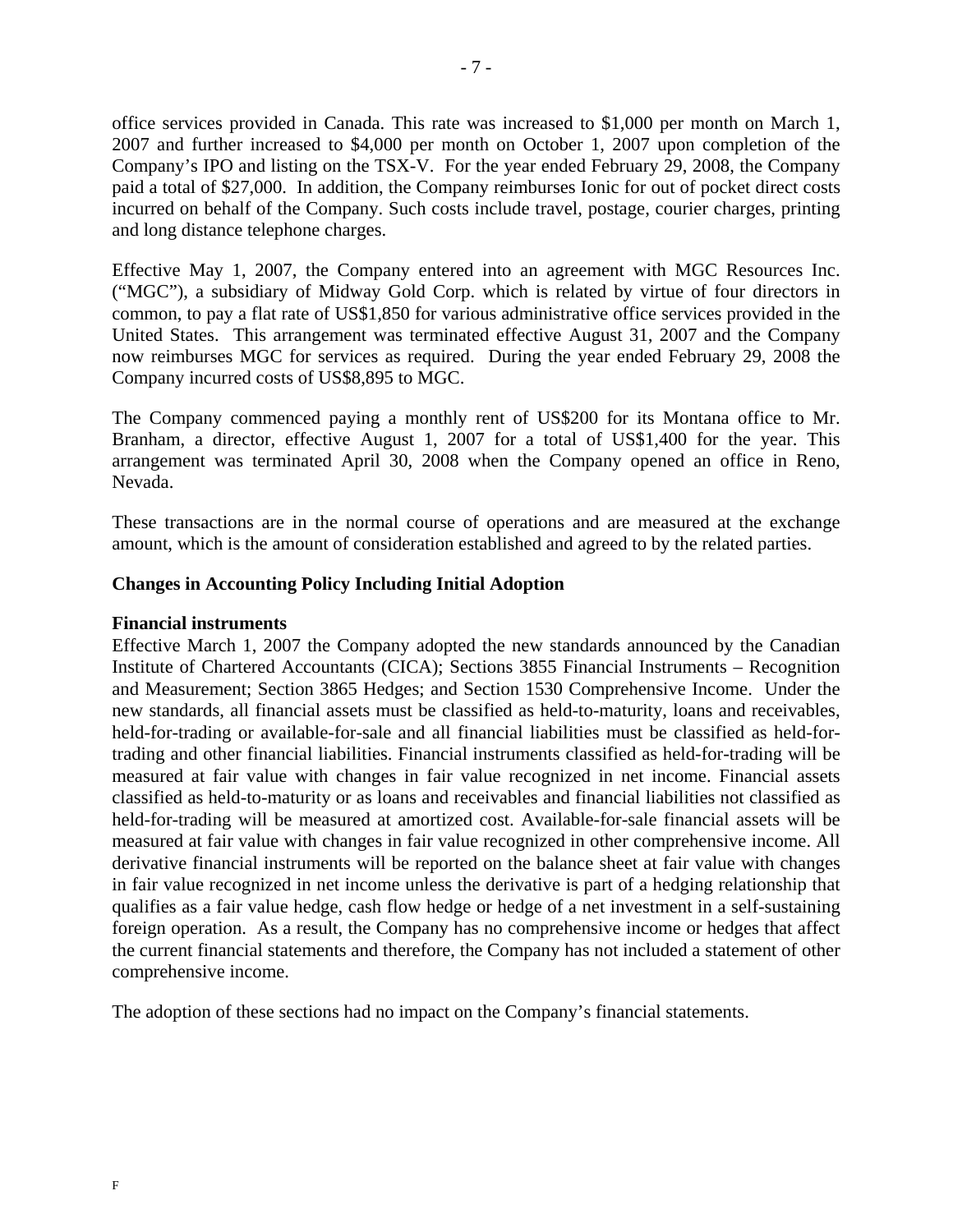# **Accounting Changes**

Effective March 1, 2007 the Company implemented the new CICA accounting section 1506 (Accounting Changes). Under these new recommendations, voluntary changes in accounting policy are permitted only when they result in the financial statements providing reliable and more relevant information. This section requires changes in accounting policy to be applied retrospectively unless doing so is impracticable, requires prior period errors to be corrected retrospectively and requires enhanced disclosures about the effects of changes in accounting policies, estimates and errors on the financial statements. These recommendations also require the disclosure of new primary sources of generally accepted accounting principles that have been issued but not yet effective.

The impact that the adoption of this section will have on the Company's financial statements will depend on the nature of future accounting changes and the required additional disclosure on Recent Accounting Pronouncements.

## **New Accounting Pronouncements**

## **Financial Instruments**

Effective March 1, 2008, the Company will implement the new CICA accounting sections: 3862 (Financial Instruments – Disclosure), 3863 (Financial Instruments – Presentation), which replaced section 3861 Financial Instruments – Disclosures and Presentation. These new standards revise and enhance the disclosure requirements, and carry forward, substantially unchanged, the presentation requirements. Sections 3862 and 3863 emphasize the significance of financial instruments for the entity's financial position and performance, the nature and extent of the risks arising from financial instruments, how these risks are managed. These new standards are applicable to interim and annual periods relating to fiscal years beginning on or after October 1, 2007. These new Sections relate to disclosure and presentation only and will not have an impact on the Company's financial results.

### **Capital Disclosures**

Effective March 1, 2008, the Company will implement the new CICA accounting section 1535 (Capital Disclosures). Section 1535 specifies the disclosure of (i) an entity's objectives, policies, and processes for managing capital; (ii) quantitative data about what the entity regards as capital; (iii) whether the entity has complied with any capital requirements; and (iv) if it has not complied, the consequences of such non-compliance. This new Section relates to disclosure and will not have an impact on the Company's financial results.

### **Assessing Going Concern**

The Accounting Standards Board ("AcSB") amended CICA Handbook Section 1400, to include requirements for management to assess and disclose an entity's ability to continue as a going concern. This section applies to interim and annual financial statements relating to fiscal years beginning on or after January 1, 2008. The Company is currently assessing the impact of this section.

# **International Financial Reporting Standards ("IFRS")**

In January 2006 the AcSB announced that accounting standards in Canada are to converge with IFRS. The AcSB has indicated that Canadian entities will need to begin reporting under IFRS by